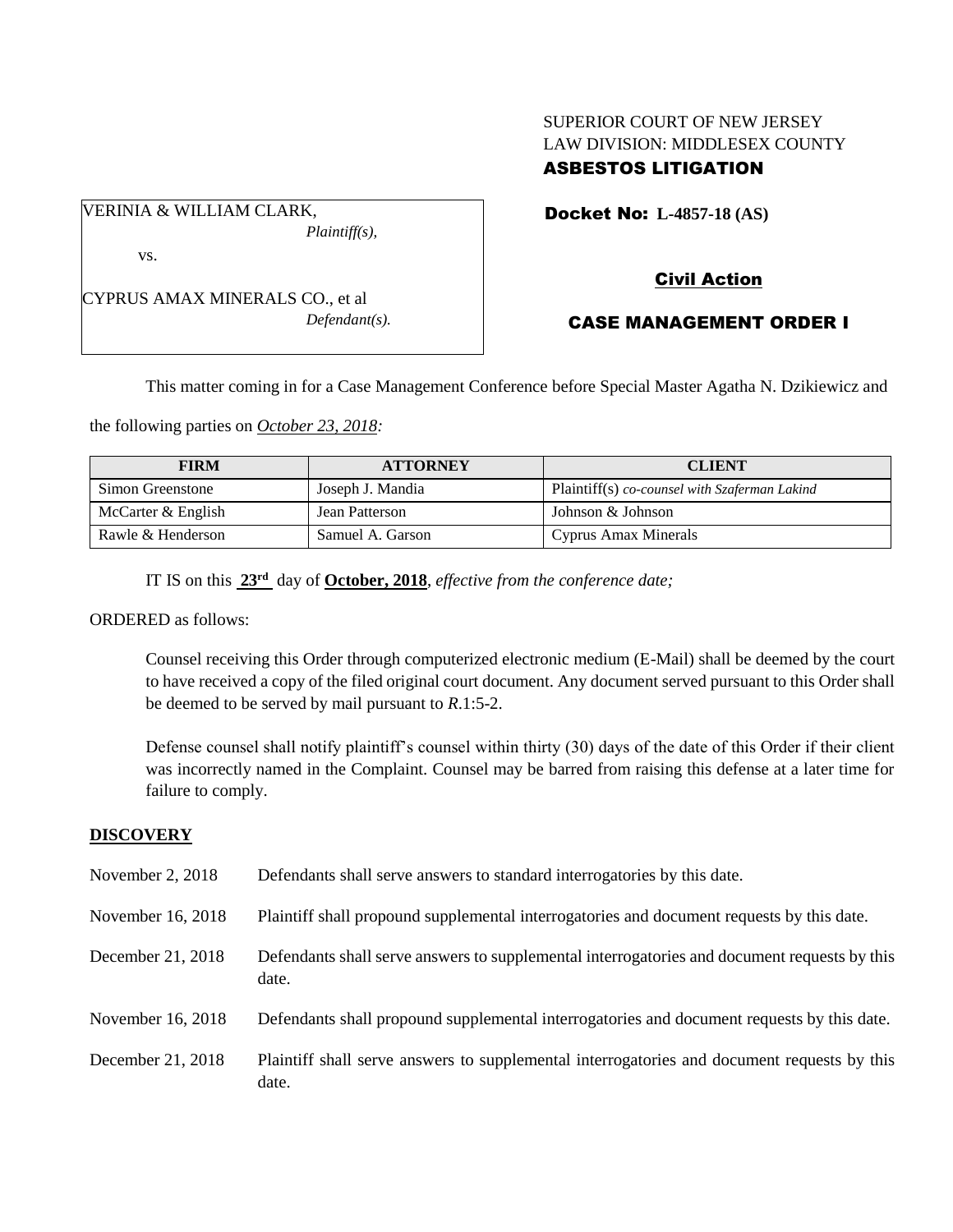- February 28, 2019 Fact discovery, including depositions, shall be completed by this date. Plaintiff's counsel shall contact the Special Master within one week of this deadline if all fact discovery is not completed.
- February 28, 2019 Depositions of corporate representatives shall be completed by this date.

### **EARLY SETTLEMENT**

June 14, 2019 Settlement demands shall be served on all counsel and the Special Master by this date.

#### **SUMMARY JUDGMENT MOTION PRACTICE**

| April 26, 2019 | Plaintiff's counsel shall advise, in writing, of intent not to oppose motions by this date. |
|----------------|---------------------------------------------------------------------------------------------|
| May 10, 2019   | Summary judgment motions shall be filed no later than this date.                            |
| June 7, 2019   | Last return date for summary judgment motions.                                              |

#### **MEDICAL DEFENSE**

- April 29, 2019 Plaintiff shall serve medical expert reports by this date.
- April 29, 2019 Upon request by defense counsel, plaintiff is to arrange for the transfer of pathology specimens and x-rays, if any, by this date.
- July 12, 2019 Defendants shall identify its medical experts and serve medical reports, if any, by this date. In addition, defendants shall notify plaintiff's counsel (as well as all counsel of record) of a joinder in an expert medical defense by this date.

### **LIABILITY EXPERT REPORTS**

- April 29, 2019 Plaintiff shall identify its liability experts and serve liability expert reports or a certified expert statement by this date or waive any opportunity to rely on liability expert testimony.
- July 12, 2019 Defendants shall identify its liability experts and serve liability expert reports, if any, by this date or waive any opportunity to rely on liability expert testimony.

#### **ECONOMIST EXPERT REPORTS**

- April 29, 2019 Plaintiff shall identify its expert economists and serve expert economist report(s), if any, by this date or waive any opportunity to rely on economic expert testimony.
- July 12, 2019 Defendants shall identify its expert economists and serve expert economist report(s), if any, by this date or waive any opportunity to rely on economic expert testimony.

 $\_$  ,  $\_$  ,  $\_$  ,  $\_$  ,  $\_$  ,  $\_$  ,  $\_$  ,  $\_$  ,  $\_$  ,  $\_$  ,  $\_$  ,  $\_$  ,  $\_$  ,  $\_$  ,  $\_$  ,  $\_$  ,  $\_$  ,  $\_$  ,  $\_$  ,  $\_$  ,  $\_$  ,  $\_$  ,  $\_$  ,  $\_$  ,  $\_$  ,  $\_$  ,  $\_$  ,  $\_$  ,  $\_$  ,  $\_$  ,  $\_$  ,  $\_$  ,  $\_$  ,  $\_$  ,  $\_$  ,  $\_$  ,  $\_$  ,